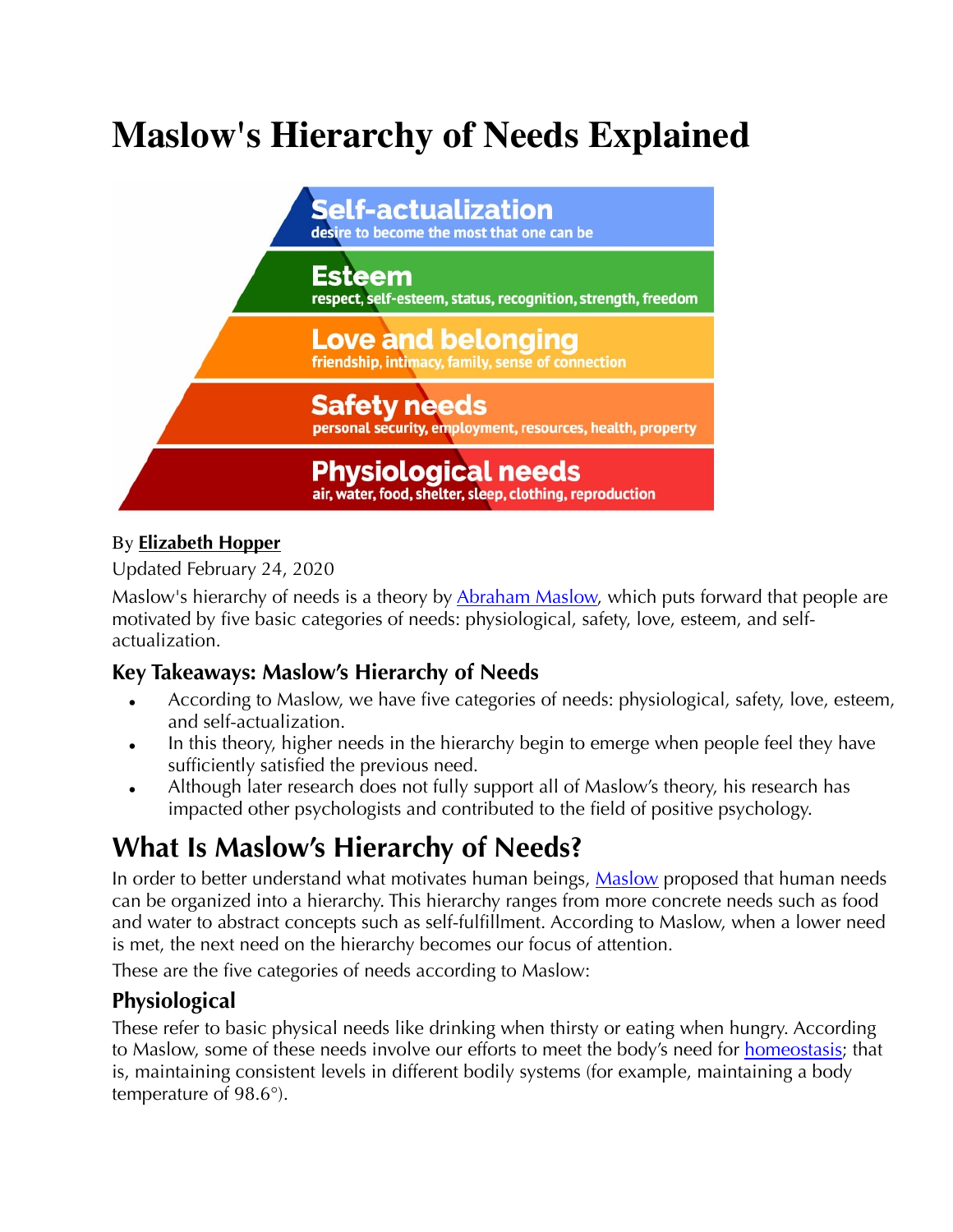Maslow considered physiological needs to be the most essential of our needs. If someone is lacking in more than one need, they're likely to try to meet these physiological needs first. For example, if someone is extremely hungry, it's hard to focus on anything else besides food. Another example of a physiological need would be the need for [adequate sleep.](https://www.thoughtco.com/can-lack-of-sleep-really-damage-your-brain-2795013)

#### **Safety**

Once people's physiological requirements are met, the next need that arises is a safe environment. Our safety needs are apparent even early in childhood, as children have a need for safe and predictable environments and typically react with fear or anxiety when these are not met. Maslow pointed out that in adults living in developed nations, safety needs are more apparent in emergency situations (e.g. war and disasters), but this need can also explain why we tend to [prefer the familiar](https://www.thoughtco.com/status-quo-bias-4172981) or why we do things like purchase insurance and contribute to a savings account.

#### **Love and Belonging**

According to Maslow, the next need in the hierarchy involves feeling loved and accepted. This need includes both romantic relationships as well as ties to friends and family members. It also includes our need to feel that we belong to a social group. Importantly, this need encompasses both feeling loved *and* feeling love towards others.

Since Maslow's time, researchers have continued to explore how love and belonging needs impact well-being. For example, having social connections is related to better physical health and, conversely, feeling isolated (i.e. having unmet belonging needs) has negative consequences for health and well-being.

#### **Esteem**

Our esteem needs involve the desire to feel good about ourselves. According to Maslow, esteem needs include two components. The first involves feeling self-confidence and feeling good about oneself. The second component involves feeling valued by others; that is, feeling that our achievements and contributions have been recognized by other people. When people's esteem needs are met, they feel confident and see their contributions and achievements as valuable and important. However, when their esteem needs are not met, they may experience what psychologist Alfred Adler called ["feelings of inferiority."](https://www.thoughtco.com/adlerian-therapy-stages-4173522)

#### **Self-Actualization**

[Self-actualization](https://www.thoughtco.com/maslow-theory-self-actualization-4169662) refers to feeling fulfilled, or feeling that we are living up to our potential. One unique feature of self-actualization is that it looks different for everyone. For one person, selfactualization might involve helping others; for another person, it might involve achievements in an artistic or creative field. Essentially, self-actualization means feeling that we are doing what we believe we are meant to do. According to Maslow, achieving self-actualization is [relatively rare](https://www.bbc.com/news/magazine-23902918), and his examples of famous self-actualized individuals include [Abraham Lincoln](https://www.thoughtco.com/abraham-lincoln-16th-president-united-states-104273), [Albert Einstein](https://www.thoughtco.com/albert-einstein-astronomy-3072221), and **Mother Teresa**.

### **How People Progress Through the Hierarchy of Needs**

Maslow postulated that there were several prerequisites to meeting these needs. For example, having freedom of speech and freedom of expression or living in a just and fair society aren't specifically mentioned within the hierarchy of needs, but Maslow believed that having these things makes it easier for people to achieve their needs.